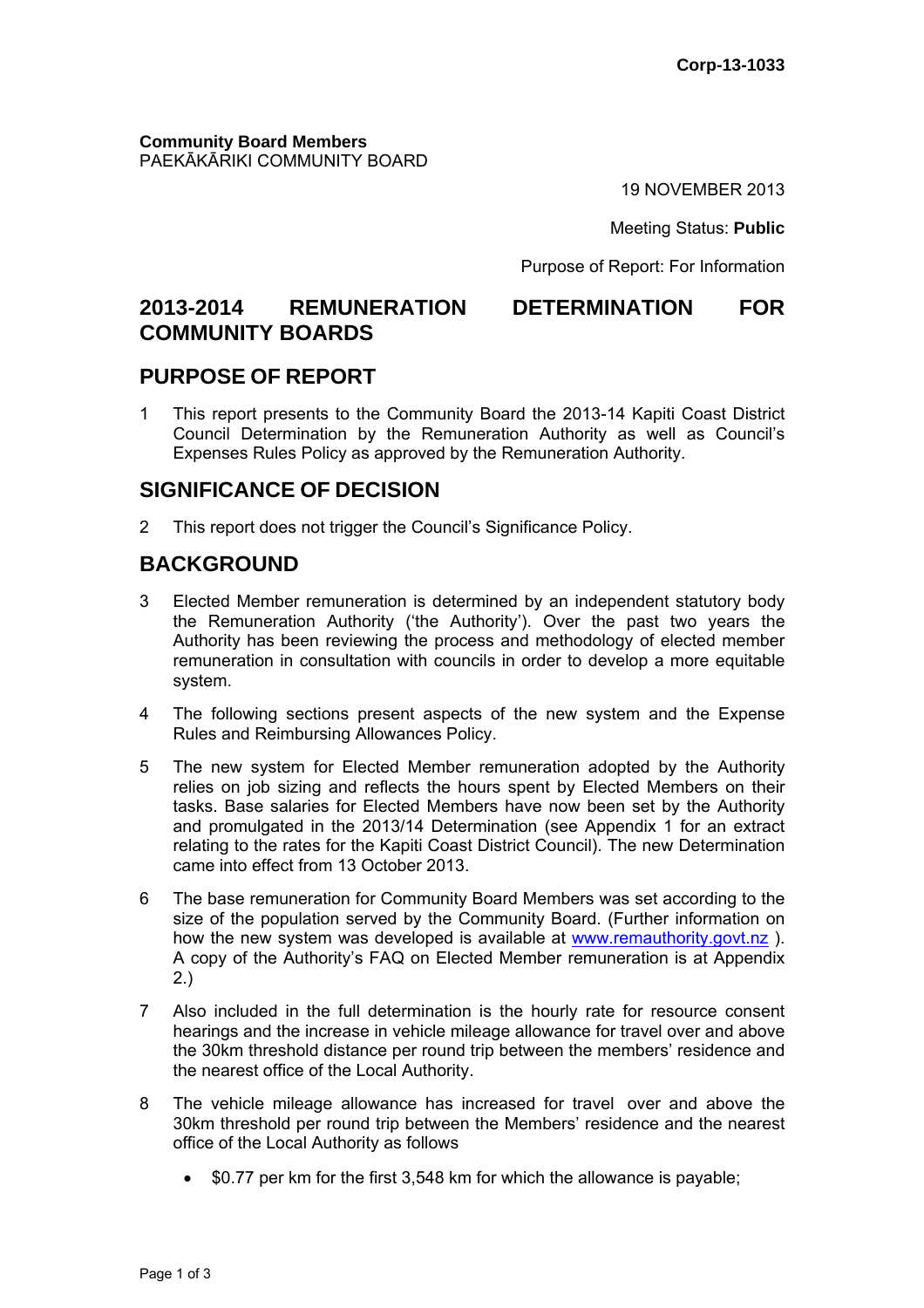- \$0.37 per km for any distance over 3,548 km for which the allowance is payable.
- 9 See Appendix 2 for a copy of the Approved Expense Rules (including Reimbursing Allowances) for Elected Members to 30 June 2014.

# **CONSIDERATIONS**

#### **Issues**

- 10 In addition to base salaries the Authority considered payment for additional roles and responsibilities over and above base salaries, and councils were consulted on this. For Community Boards this meant that the Authority could approve extra pay for a Board in addition to their base salary, of up to 30% of the base community boards' salary, but this provision would only apply to additional responsibilities that were substantiated and approved by the Authority.
- 11 The Authority advised that to achieve a 30% additional community board responsibility payment would require a community board to have substantial delegations from the Council for roles over and above what would normally be expected from a community board: the board would amost need to have separate autonomy.
- 12 At its 18 July 2013 meeting the previous Council approved the additional responsibility proposal for Community Boards for submission to the Authority. The Council argued that with the Expressway project unfolding, Community Boards were facing higher workloads and greater advocacy responsibilities on behalf of their communities.
- 13 The Authority has recognised payments for some Councillor additional roles (Deputy Mayor, Committee Chair, Appeals Committee Chair, and Hearing Commissioner re District Plan hearings) but for Community Boards the application for additional responsibilities not approved and the reason given as follows:

*The delegations and activities described do not appear to be significantly more than what would be reasonably expected under Section 52 of the Local Government Act. The proposal describes the advocacy work that the boards are carrying out on current, topical issues facing their local communities. This is in line with the Authority's expectations as to what a community board might reasonably do in terms of subsections 52(a) and (e) of the Local Government Act: to act as an advocate for the interest of its community; and to communicate with community organisations and special interest groups within the community. It is not clear to the Authority as to what additional responsibility has been given to the boards as a whole on these matters. For these reasons the proposal has been declined.* 

#### Financial Considerations

14 There are no additional financial considerations.

### Legal Considerations

15 Elected Member remuneration is mandated through the Authority's **Determination**